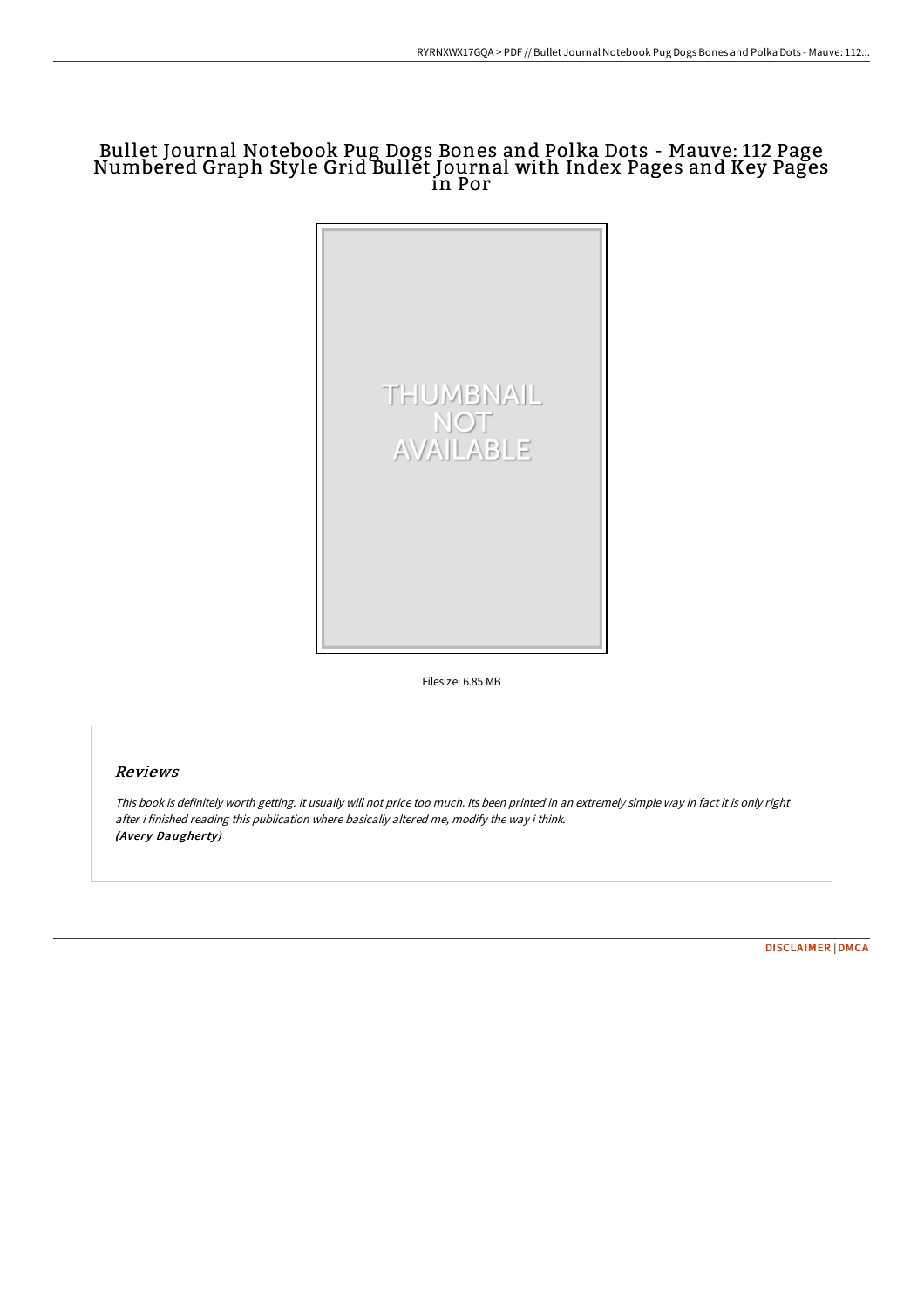### BULLET JOURNAL NOTEBOOK PUG DOGS BONES AND POLKA DOTS - MAUVE: 112 PAGE NUMBERED GRAPH STYLE GRID BULLET JOURNAL WITH INDEX PAGES AND KEY PAGES IN POR



Createspace Independent Publishing Platform, 2017. PAP. Condition: New. New Book. Delivered from our UK warehouse in 4 to 14 business days. THIS BOOK IS PRINTED ON DEMAND. Established seller since 2000.

 $\mathbb E$  Read Bullet Journal Notebook Pug Dogs Bones and Polka Dots - Mauve: 112 Page [Numbered](http://albedo.media/bullet-journal-notebook-pug-dogs-bones-and-polka-8.html) Graph Style Grid Bullet Journal with Index Pages and Key Pages in Por Online

Download PDF Bullet Journal Notebook Pug Dogs Bones and Polka Dots - Mauve: 112 Page [Numbered](http://albedo.media/bullet-journal-notebook-pug-dogs-bones-and-polka-8.html) Graph Style Grid Bullet Journal with Index Pages and Key Pages in Por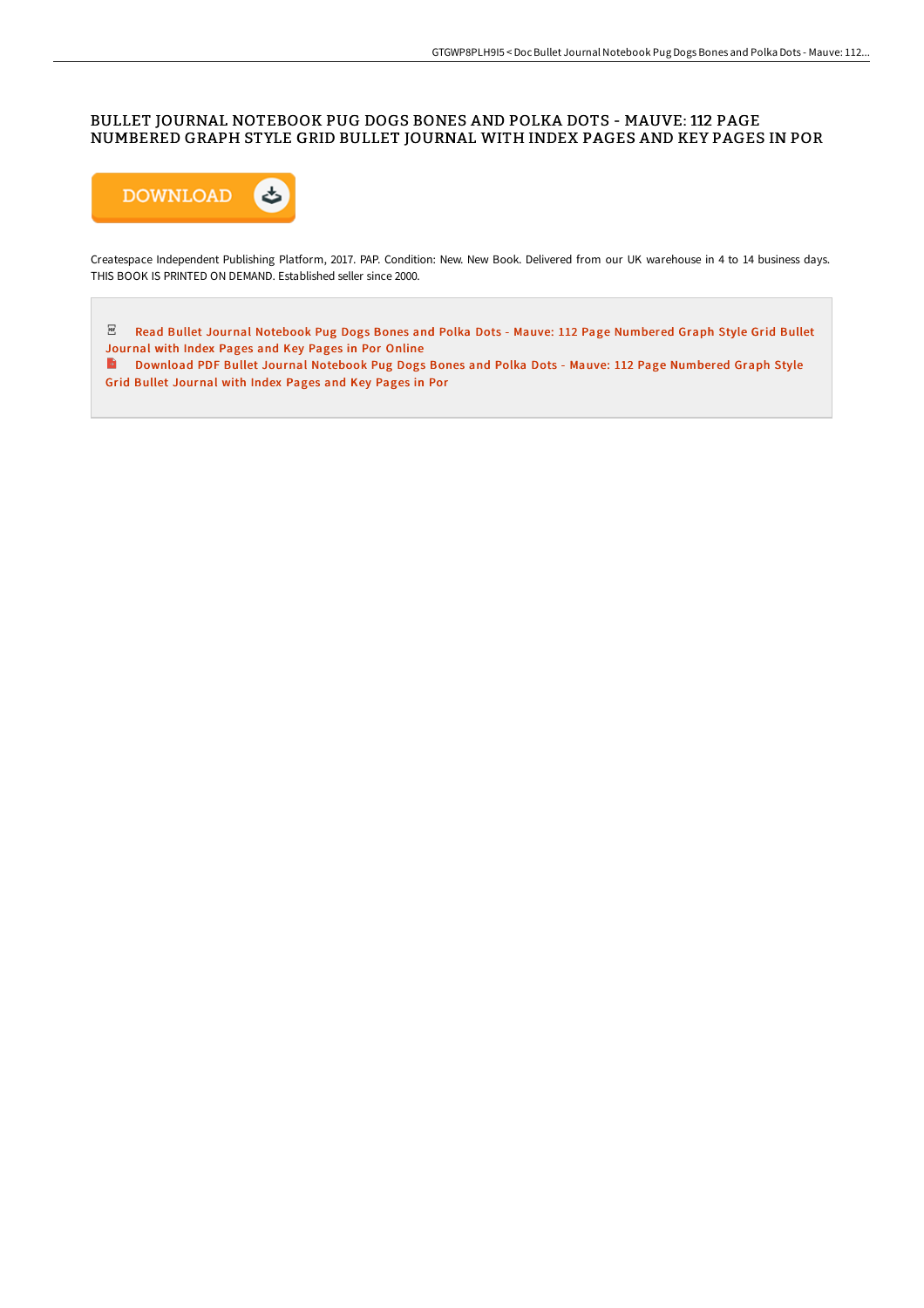# Other Kindle Books

Short Stories Collection I: Just for Kids Ages 4 to 8 Years Old 2013. PAP. Book Condition: New. New Book. Delivered from our UK warehouse in 3 to 5 business days. THIS BOOK IS PRINTED ON DEMAND. Established seller since 2000. Read [ePub](http://albedo.media/short-stories-collection-i-just-for-kids-ages-4-.html) »

### Short Stories Collection II: Just for Kids Ages 4 to 8 Years Old

2013. PAP. Book Condition: New. New Book. Delivered from our UK warehouse in 3 to 5 business days. THIS BOOK IS PRINTED ON DEMAND. Established seller since 2000. Read [ePub](http://albedo.media/short-stories-collection-ii-just-for-kids-ages-4.html) »

### Short Stories Collection III: Just for Kids Ages 4 to 8 Years Old

2013. PAP. Book Condition: New. New Book. Delivered from our UK warehouse in 3 to 5 business days. THIS BOOK IS PRINTED ON DEMAND. Established seller since 2000. Read [ePub](http://albedo.media/short-stories-collection-iii-just-for-kids-ages-.html) »

### Short Stories Collection IV: Just for Kids Ages 4 to 8 Years Old

Paperback. Book Condition: New. This item is printed on demand. Item doesn't include CD/DVD. Read [ePub](http://albedo.media/short-stories-collection-iv-just-for-kids-ages-4.html) »

#### Oxford Reading Tree Treetops Chucklers: Level 8: Roxanne and the Fairy Godbrother

Oxford University Press, United Kingdom, 2014. Paperback. Book Condition: New. Clare Elsom (illustrator). 176 x 129 mm. Language: English . Brand New Book. In Roxanne and the Fairy Godbrother, find out what happens when a... Read [ePub](http://albedo.media/oxford-reading-tree-treetops-chucklers-level-8-r.html) »